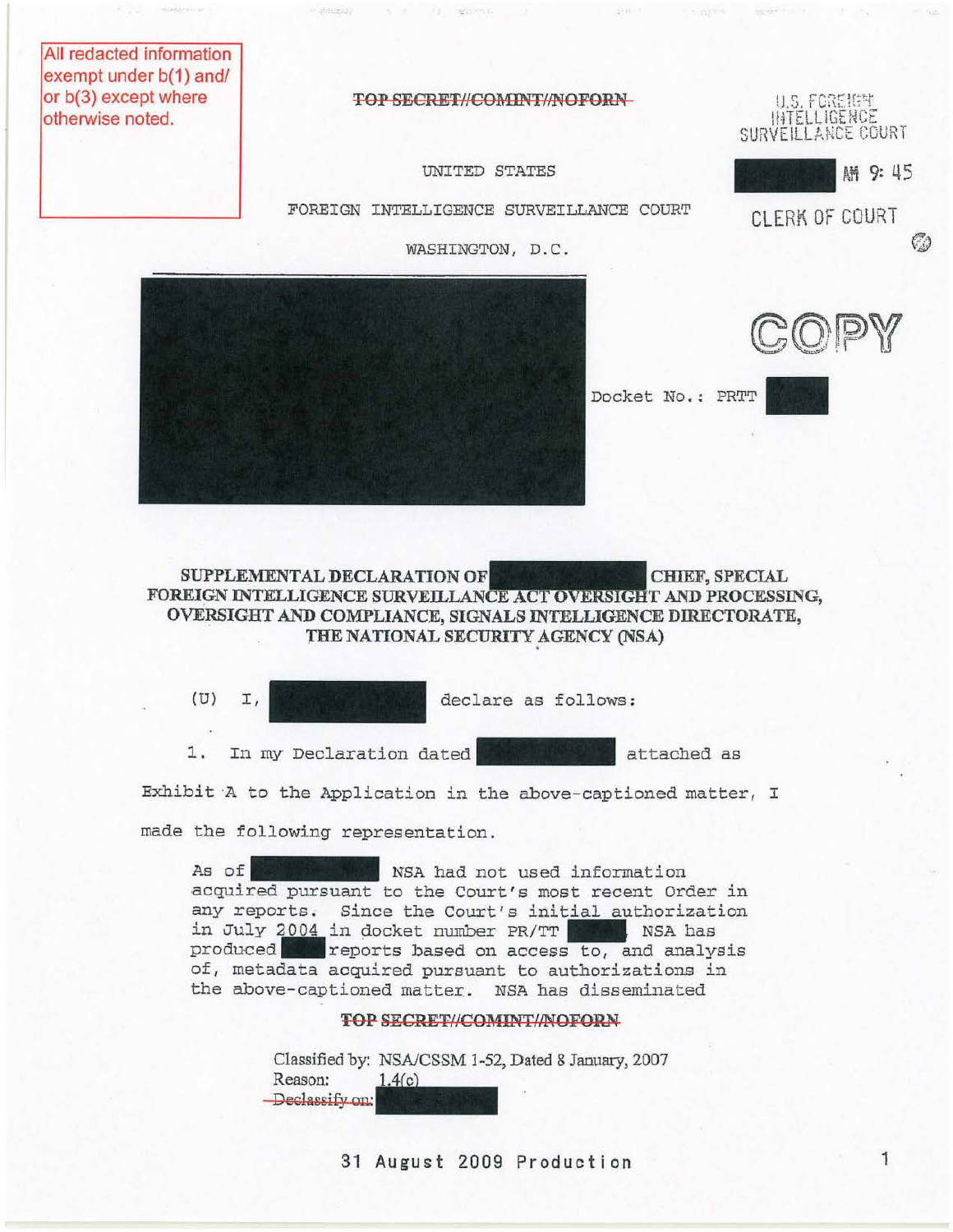## TOP SECRET//COMINT/NOFORN

these reports to the FBI, the Central Intelligence Agency (CIA), and the National Counterterrorism Center (NCTC) .

Docket Number *PR*/TT **Exhibit** A at 24.

2. Since  $\mathbb{Z}$  it has come to my attention that the above-quoted portion of my prior declaration does not present a complete picture of NSA's dissemination of information from its access to, and analysis of, the metadata acquired pursuant to the Court's Orders in this matter (the *'PR/TT* metadata"). Specifically, my representations regarding the number of reports disseminated and the recipients of those reports did not account for those disseminations made by NSA analysts that are not specifically authorized to query the *PRITT* metadata ("non-PRITT analysts"), but who nonetheless have access to the results of queries of the *PRITT* metadata. (See pages seven through nine of Exhibit B in the above-captioned docket number for a description of automated query processes that formerly provided *PRITT* query results to non-PRITT analysts. *PRITT* analysts continue to provide PR/TT manual query results to non-PR/TT analysts.)

3. At this time, NSA is unable to provide the Court with the number of disseminated reports initiated by non-

**TOP SECRETlICOMINTlJNOFORN** 

2

**31 August 2009 Production** 2